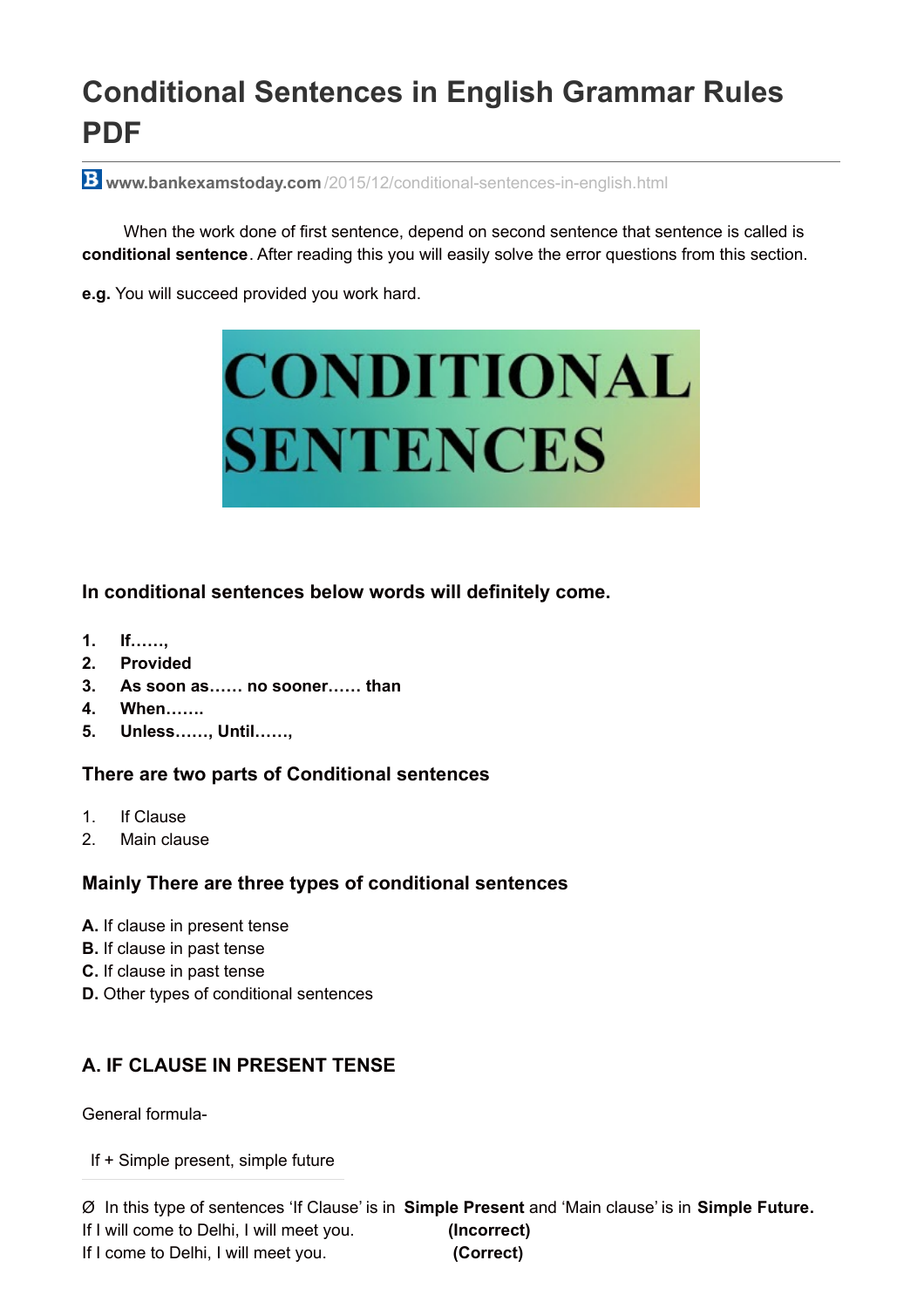If two work is in **future** back to back, and second work is depend on first work, then first work is in **Simple Present Tense** and second work is in **Simple Future Tense**.

#### **Some examples:-**

**1.** She will come to meet you as soon as you will reach Delhi. **(Incorrect)** She will come to meet you **as soon as** you reach Delhi. **(Correct)**

**2.** If the government will be become strict, corruption will surely

#### finish. **(Incorrect)**

**If** the government becomes strict, corruption will surely finish. **(Correct)**

**3.** I will help him provided he will mend his ways. **(Incorrect)** I will help him **provided** he mends his ways. **(Correct)**

**4.** Unless he will not take care of his health, he will not recover. **(Incorrect) Unless** he takes care of his health, he will not recover. **(Correct)**

**5.** There will be rush at the platform when the train will arrive. **(Incorrect)** There will be rush at the platform **when** the train arrives. **(Correct)** In above sentences of **If** don't use **will/shall/would**

**Note:-** In below sentences ,After sub+ will/shall don't use

## **If, as soon as, provided, before, after, until, unless, in case, when, lest.**

- **1.** With **'Unless or until'** don't use '**not**'.**(See sentence 4)**
- **2.** In Conditional Sentences after when don't use will/ shall.**(See sentence 5)**

# **If the sentence is in completelypresent form then it can be in'Main clause' simple present. e.g.**

1. If it rains, the schools remain closed.

## **If there is possibility in sentence then in place ofwill, 'may/might' will be use.**

- 1. If it rains, the students **may** not come for class.
- 2. If the fog doesn't clear, the plane **may** get late.

## **If the sentence shows order then in place of 'will', 'May' will use. e.g.**

1. If you finish your work, you **may** go home.

# **If any sentence shows Advise/ suggestion then in place of will, should/must be use. e.g.**

- 1. If you want to remain healthy, you **should** exercise daily.
- 2. If you do not know him, you **must** not open the door.

## **If any sentence shows etiquette/manner then could, may will definitely be use. e.g.**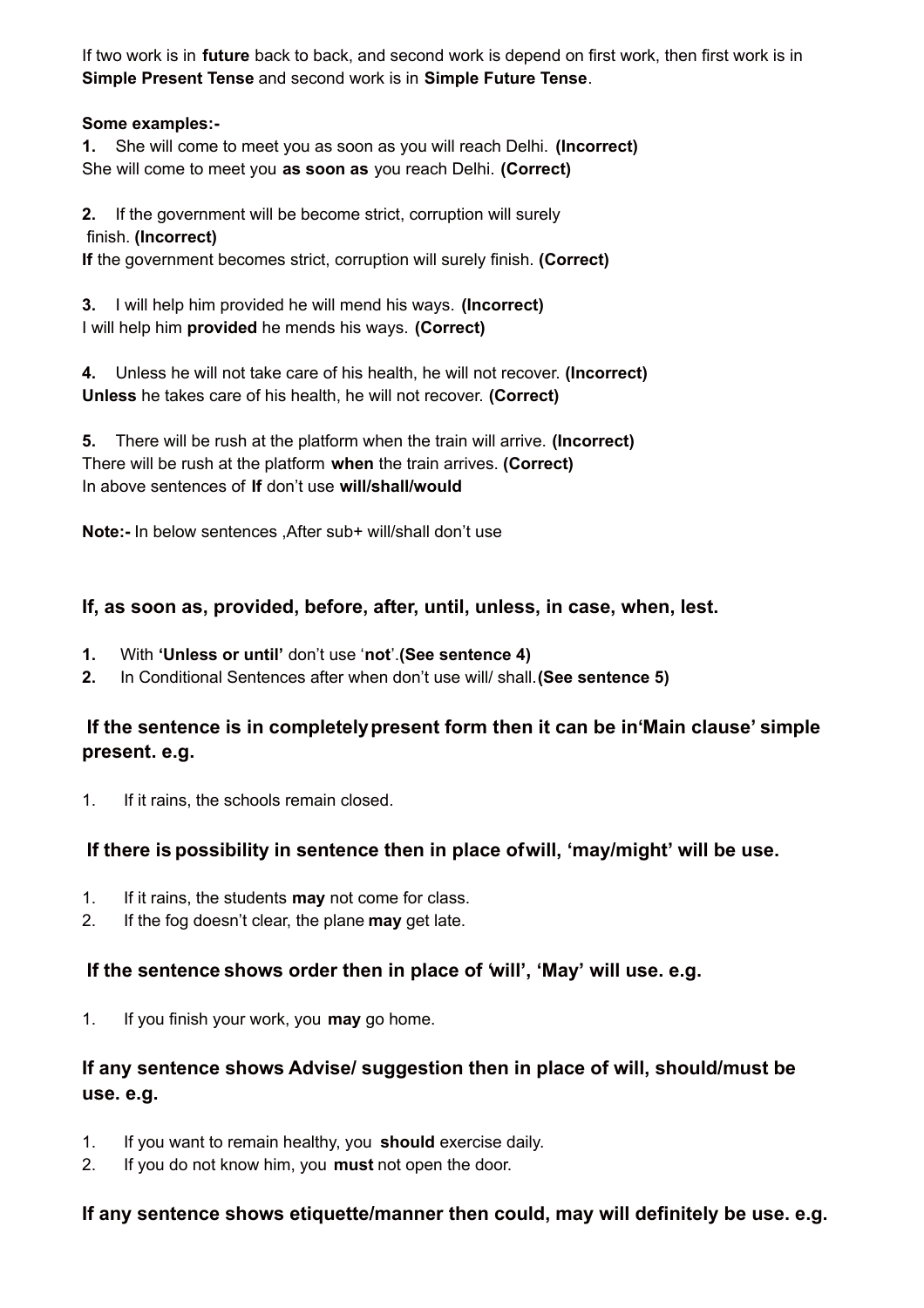- 1. If you meet him, **could** you tell him to call me up?
- 2. If you come to Delhi, **would** you come to meet me?

## **In 'If clause' In place of simple present tense, present continuous tense can also be use. e.g.**

- 1. If you are waiting for the bus, you **should** better take a taxi.
- 2. If you are not reading the newspaper, you **should** let others read it.

#### **In 'If clause' present perfect tense can also be use.**

1. If you have finished the work, you **may** leave.

2.

If they have bought tickets, they **will** surely go to see the movie.

## **B. IF CLAUSE IN PAST TENSE**

General formula-

If + Simple Past, Subject + would +  $V_1$ 

e.g. If I had money, I would lend it to you.

· This type of sentence shows 'improbability'.

In above sentence '**If I had money'** clearly shows that **'there is no money**.

## **C. 'IF' CLAUSE IN PAST PERFECT TENSE**

General formula-

If + Past Perfect, Sub + would + have  $\pm V_3$ 

Example:-

If I had seen you, I would have stopped my car.

· In this type of sentence. The work has shown in **'If clause'** sentence, that work has shown not done.

Means '**If I had seen you'** shows that '**I had not seen you'**.

· In this type of sentence '**If'** can be replace by '**had**'.

Then the formula

Had + Subject +  $V_3$  + obj, subject + would + have +  $V_3$ 

Example:- Had I seen you, I would have stopped my car. **THREE IMPORTANT FORMULAE**